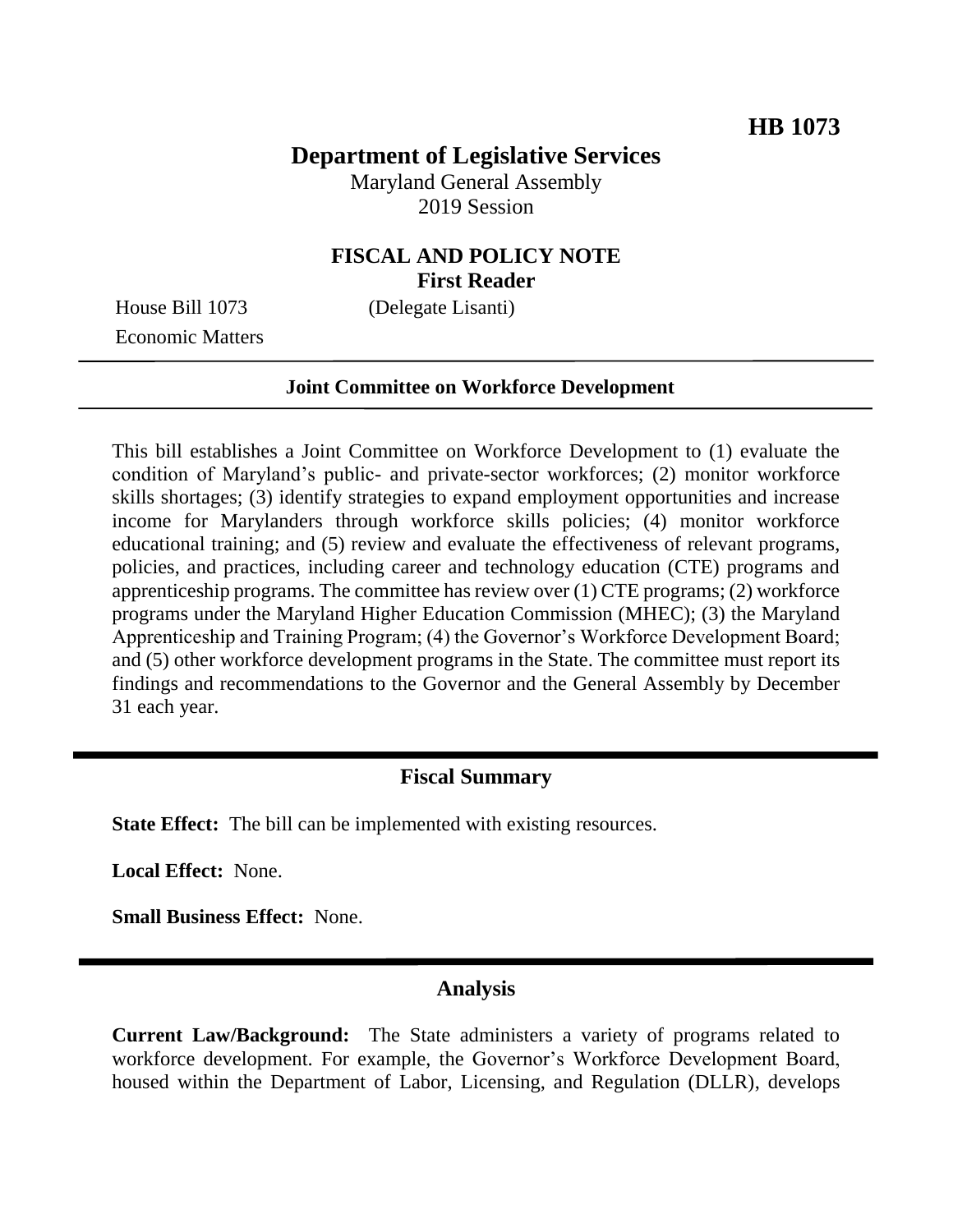strategies and coordinates efforts among agencies to deliver education and training for anyone seeking employment. The board works with 12 local workforce boards throughout the State, which aim to ensure that each area's workforce is well-prepared to meet the current and future needs of local businesses. Members are appointed by the Governor, and the board must submit an annual report to the Governor.

DLLR's Division of Workforce Development and Adult Learning supports the State's economic growth through a workforce development, education, and training system. It includes the Office of Apprenticeship and Training, which is responsible for registering and regulating apprenticeship programs in the State. The Apprenticeship and Training Council serves in an advisory capacity to the office.

In addition, MHEC administers the Workforce Development Sequence Scholarship Program, which provides financial assistance to students enrolled in community college programs related to job preparation or an apprenticeship, licensure or certification, or job skills enhancement.

## *Career and Technical Education*

The Strengthening Career and Technical Education for the 21st Century Act is the 2018 reauthorization of the federal Carl D. Perkins Career and Technical Education Act (Perkins), which was last overhauled in 2006. The new Perkins law provides approximately \$1.2 billion in formula grants to states to implement CTE programs in their secondary schools and postsecondary institutions. The new law allows states to set their own goals for CTE programs, requires them to make progress toward those goals, and makes other changes to federal CTE law. Generally, Perkins requires states to develop sequences of academic and CTE coursework, called programs of study, that prepare students for postsecondary degrees or industry-recognized credentials. Many of the programs of study – which range from plumbing and culinary arts to aerospace engineering and cybersecurity – include or encourage apprenticeship or pre-apprenticeship opportunities.

In federal fiscal 2018, Maryland received \$17.0 million in Perkins Title I grants to support CTE programs in secondary schools and postsecondary institutions. The Maryland State Department of Education has developed several dozen programs of study grouped within 10 career clusters. Each program of study includes a sequence of four courses that begin in either grade 10 or 11 and prepares students for either further study or industry certification; students that complete the course sequence by high school graduation are considered "CTE completers." Almost one-quarter of the class of 2017 (22.5%) completed a CTE program of study, and more than half of those also completed the requirements for admission to the University System of Maryland (*i.e.*, "dual completers").